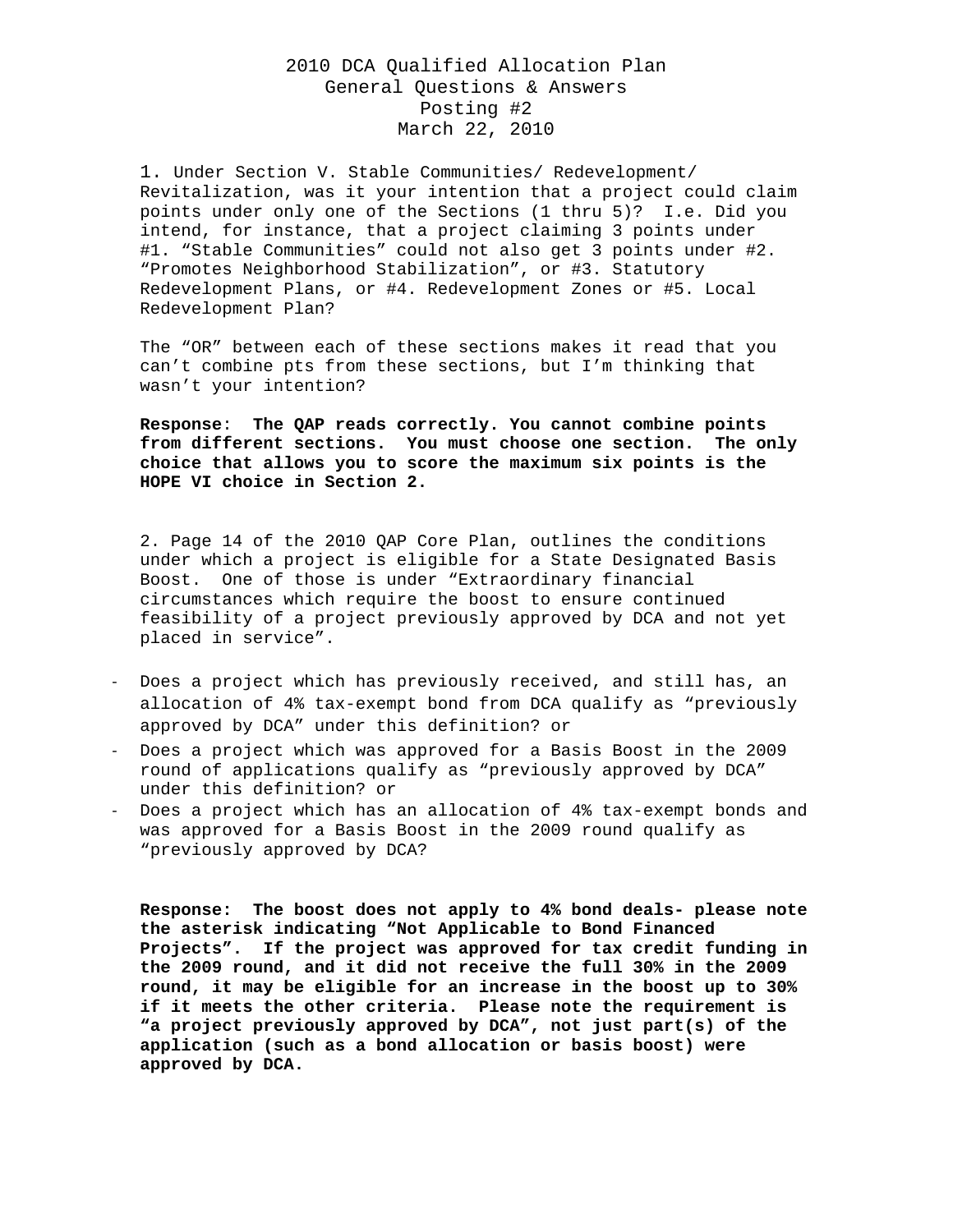## 2010 DCA Qualified Allocation Plan General Questions & Answers Posting #2 March 22, 2010

3. GA building codes would not require the replacement of an existing otherwise in good condition stair assembly with 7.5" high risers and 10" deep treads during a rehabilitation project. If the stairs are determined to be in good condition, would DCA still require their replacement with a new assembly meeting the current 7" and 11" requirements?

**Any project that anticipates deviating from the architectural standards set forth in the QAP and applicable manuals must seek approval from DCA for an Architectural Standards Waiver.** 

**In this case, you would need to submit adequate documentation to make the case that compliance with DCA standards will place an undue financial burden on the project and/or is structurally impracticable. This would likely include documentation of the condition of the stairs, the indication of the tenancy the project is expected to serve, an indication of the cost to fully comply with DCA standards, the estimated total rehabilitation cost of the project, anticipated funding sources, and any other information that might bolster your case. Note that certain funding sources may require a legal opinion if compliance with accessibility regulations is a question.** 

4. I have a question regarding obtaining the point for a Brownfield site. In the DCA's "required tab contents" it indicates "Evidence of designation as a Brownfield site. An opinion letter from either an attorney or a PE that the property appears to meet the requirements for issuance of an EPD letter of No Further Action."

The EPD maintains lists of:

- Brownfield sites
- HSI sites
- Non-HSI sites
- LUST (leaking underground storage tank) sites

The federal EPA definition of a "brownfield" site is a property that is contaminated or perceived to be contaminated. All of the above sites have documented impacts (contamination). Only sites on the LUST list, reviewed by the Underground Storage Tank Management Program of EPD, would receive "No further Action" letters. Sites on the non-HSI receive "no listing" letters.

My question is, does evidence that a site is on any one of the above 4 lists serve as documentation for a Brownfield point (which would be in agreement with EPA's definition)? Or does the site have to be on list #1 or #4 (and a letter from a PE or attorney)?